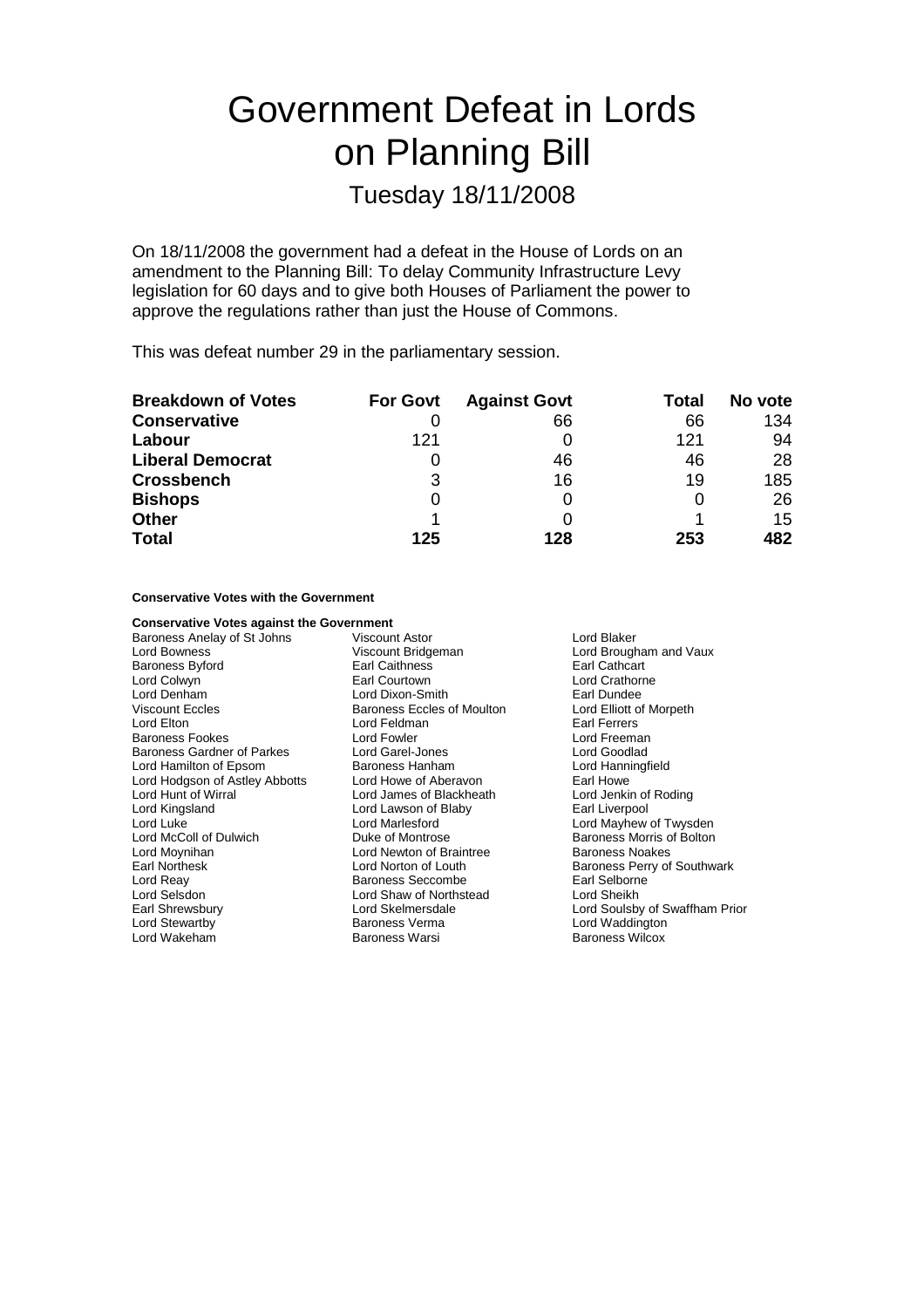**Labour Votes with the Government** Baroness Adams of Craigielea Lord Adonis<br>
Lord Anderson of Swansea<br>
Lord Archer of Sandwell
Lord Bach<br>
Lord Bach Baroness Andrews **Lord Archer of Sandwell Cord Bachamed Lord Bachamed Lord Bachamed Brighton** Lord Barnett Lord Bassam of Brighton Lord Bernstein of Craigweil Baroness Billingham **Example 2** Lord Bilston **Baroness Blackstone**<br>
Lord Borrie **Baroness Blackstone**<br>
Lord Boyd of Duncansby Lord Bradley Lord Borrie Lord Boyd of Duncansby<br>
Lord Bragg<br>
Lord Brett Lord Bragg and Lord Brett Lord Brett Lord Brooke of Alverthorpe<br>
Lord Brooke of Alverthorpe<br>
Lord Brookman Lord Campbell-Savours Lord Carter of Coles Lord Brookman Lord Campbell-Savours<br>
Lord Carter of Barnes<br>
Lord Christopher Lord Clarke of Hampstead Lord Clinton-Davis Lord Corbett of Castle Castle Corbett of Castle Corbett of Castle V<br>Baroness Corston Baroness Crawley Lord Darzi of Denham Baroness Corston **Baroness Crawley Corporation** Lord Darzi of Denham<br>
Lord Davidson of Glen Clova Lord Davies of Oldham Lord Davies of Coity Lord Davidson of Glen Clova Lord Davies of Oldham Lord Davies Cord Davies Cord Davies Cord Davies Lord Davies<br>Lord Dixon Lord Dubs Lord Elder Lord Dixon<br>
Lord Evans of Parkside<br>
Lord Evans of Parkside<br>
Lord Evans of Watford Lord Evans of Parkside Lord Evans of Watford Baroness Farrington of Ribbleton Lord Foulkes of Cumnock Lord Fyfe of Fairfield<br>
Baroness Gibson of Market Rasen Lord Gilbert Cumple Baroness Golding Baroness Gibson of Market Rasen Lord Gilbert Baroness Golding<br>
Lord Gordon of Strathblane Baroness Goudie Baroness Gould of Potternewton Lord Graham of Edmonton Lord Grantchester Lord Griffiths of Burry Port Lord Grocott<br>
Lord Harrison Lord Haworth Baroness Hilton of Eggardon Baroness Howells of St Davids Lord Hoyle<br>
Lord Hughes of Woodside Lord Hunt of Kings Heath Lord Janner of Braunstone Lord Hughes of Woodside Lord Hunt c<br>
Lord Joffe **Lord Lord Lord Lord Lord Jones** Lord Joffe Lord Jones<br>
Lord Lord King of West Bromwich<br>
Lord Judd Lord Lord King of West Bromwich Baroness Kingsmill Lord Judd Lord King of West Bromwich Baroness Kingsmill Lord Kirkhill Lord Lord Lea of Crondall Lord Lord Leitch<br>Lord Lofthouse of Pontefract Lord Mackenzie of Framwellgate Lord MacKenzie of Culkein Baroness Massey of Darwen Lord Maxton<br>Baroness McIntosh of Hudnall Lord McIntosh of Haringey Baroness McIntosh of Hudnall Lord McIntosh of Haringey Lord McKenzie of Luton<br>Lord Moonie Cord McIntosh of Handsworth Baroness Morgan of Drefelin Lord Morris of Handsworth Lord Moonie baroness Morgan of Drefelin Lord Morris of Drefelin Lord Morris of Yardley<br>Baroness Morris of Yardley barol Lord O'Neill of Clackmannan barol Lord Parekh Lord Patel of Blackburn Lord Patel of Bradford Lord Plant of High<br>
Lord Ponsonby of Shulbrede Baroness Prosser Lord Prys-Davies Lord Ponsonby of Shulbrede Baroness Prosser<br>Baroness Quin<br>Lord Radice Baroness Quin **Baroness Cuin** Lord Radice **Baroness Ramsay of Cartvale**<br>
Lord Rea **Baroness Ramsay of Cartvale**<br>
Lord Rea Lord Rosser **Lord Rowlands** Communication Baroness Royall of Blaisdon Lord Sawyer **Baroness Scotland of Asthal Simon**<br>
Lord Smape Cord Snape Lord Soley<br>
Lord Soley Lord Smith of Leigh Lord Snape Lord Soley<br>
Baroness Symons of Vernham Dean Lord Taylor of Blackburn Baroness Taylor of Bolton Baroness Symons of Vernham Dean Baroness Thornton **Baroness Thornton Constructed Tunnicliffe** Baroness Turner of Camden<br>
Lord Wedderburn of Charlton Baroness Whitaker **Baroness Wilkins** Lord Wedderburn of Charlton Lord Young of Norwood Green

Lord Christopher **Lord Clark of Windermere**<br>
Lord Clinton-Davis **Lord Corbett of Castle Vale** Lord Gordon of Strathblane Baroness Goudie<br>
Lord Graham of Edmonton Lord Grantchester Lord Haworth **Baroness Henig**<br>
Baroness Howells of St Davids **Lord Hovle** Lord Mackenzie of Framwellgate Lord MacKenzie of Culter<br>Lord Maxton **Culter Culter** Baroness McDonagh Lord O'Neill of Clackmannan Lord Parekh<br>Lord Patel of Bradford Lord Plant of Highfield Lord Richard

Baroness Ford Foster of Bishop Auckland<br>Lord Fyfe of Fairfield Foster Baroness Gale

#### **Labour Votes against the Government**

#### **Liberal Democrat Votes with the Government**

## **Liberal Democrat Votes against the Government**

Baroness Neuberger Baroness N<br>
Lord Roberts of Llandudno<br>
Lord Roberts of Llandudno Baroness Thomas of Winchester Baroness Williams of Crosby

Lord Addington **Lord Alderdice** Lord Alderdice Lord Avebury<br>Baroness Barker **Baroness Bonham-Carter of Yarnbury** Lord Bradshaw Baroness Barker Baroness Bonham-Carter of Yarnbury Lord Bradshaw<br>Lord Burnett Cord Chidgev Lord Chidgev Lord Dholakia Lord Chidgey<br>Viscount Falkland Lord Dykes **Viscount Falkland** Baroness Falkner of Margravine<br>Lord Goodhart Lord Greaves Lord Greaves Baroness Hamwee Lord Greaves **Baroness Hamwee**<br>
Lord Hooson<br>
Lord Lee of Trafford Baroness Harris of Richmond Lord Hooson Lord Lee of Trafford<br>
Lord Lester of Herne Hill Baroness Linklater of Butterstone Lord Livsey of Talgarth Lord Lester of Herne Hill Baroness Linklater of Butterstone<br>
Lord Mackie of Benshie Lord Maclennan of Rogart Lord Mackie of Benshie **Lord Maclennan of Rogart** Baroness Maddock<br>Lord McNally **Corporat Corporat Corporat Corporat Corporat Corporat Corporat Baroness Miller of C** Lord Methuen **Lord Methuen** Baroness Miller of Chilthorne Domer<br>Baroness Northover **Baroness** Lord Razzall Lord Shutt of Greetland Lord Smith of Clifton<br>
Baroness Thomas of Winchester Lord Thomas of Gresford Baroness Thomas of Walliswood Baroness Tonge Lord Tope Lord Tyler Lord Wallace of Tankerness **Baroness Walmsley** 

Lord Roberts of Llandudno Lord Roper Baroness Scott of Needham Market